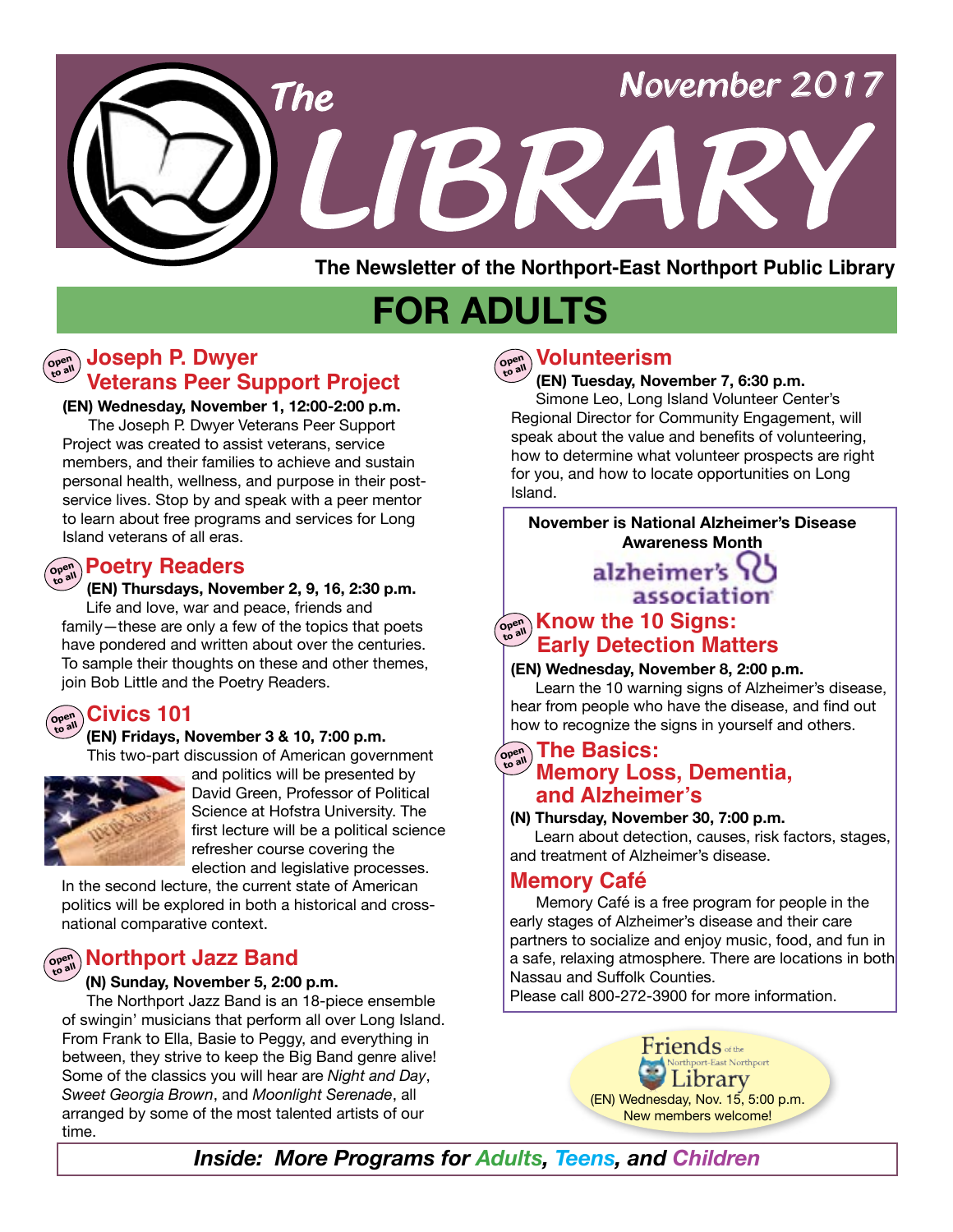# **FOR ADULTS**



**(EN) Friday, November 17, 7:30 p.m.**

Join Sylph Chamber Music, with flutist Nadine Scharman and pianist Ann Zalkind, for an evening of music that will feature Renaissance, Romantic, Latin Jazz, and Broadway genres as well as traditional Irish gems. Featured composers will include Dowland, Debussy, Corelli, Jobim, and Gershwin.

# **Fresh Boxwood Centerpiece Tree**



**(N) Saturday, November 18, 9:30 a.m.**  Join instructor Diana Conklin and create a 15-inch tree or shrub with fresh cut boxwood and assorted greens. Decorate your centerpiece with dried flowers, herbs, cones, and berries. A nonrefundable \$10 materials fee per person is due at the time of registration. Registration begins November 1. ([NENA692](http://alpha1.suffolk.lib.ny.us/record%3Dg1077034~S43))

### **Computer Classes**

# **FOR ADULTS**



#### **(N) Monday, December 4, 7:00 p.m.**

#### Open<br>to all **to all SeniorNet: Microsoft Outlook**

 This hands-on class provides an understanding of the latest version of Windows. Learn how to use the desktop to work with files, folders, and applications. Use the new start menu, help, search, and much more. Prerequisite: basic computer knowledge. Registration begins November 17. ([NENC234](http://alpha1.suffolk.lib.ny.us/record%3Dg1040832~S43))

 **(N) Wednesday, November 1, 7:00 p.m.** 

#### **Open Medicine Collection Day**

In this lecture and demo class, learn where to find and buy music, how to work with playlists, and how to organize and clean up music libraries. Learn about *hoopla*, the library's digital music service. Safety and pirating will also be discussed. Bring your device— Apple or Android—and your questions.

# **Open to all Buying Your Next Digital Device**

**East Northport**: Items in pill form as well as hypodermic needles and liquids. The hypodermic needles must be stored in a heavy-duty plastic container with a tight-fitting, puncture-resistant lid, and labeled "sharps."

#### **(N) Monday, November 13, 7:00 p.m.**

# **Open to all Winning Votes for Women: The Long Island Suffragists**

You are ready to buy a new laptop, tablet, smartphone, eReader, smartwatch, or printer, but there are so many choices! Which one should you purchase? Learn what to consider before buying, what goes into an informed decision, and how to find evaluations and shop for bargains online.

#### **(N) Thursday, November 16, 2:00 p.m.**

# **Fireside Friday:** The Search Strategies and will provide accompaniment. **The Contract of All Lensing Contract of All Lensing Contract of All Lensing Contract of All Lensing Contract of All Lensing Contract of All Lensing Sylph Chamber Music**

Microsoft Outlook is used mainly as an email application, but it also includes a calendar, contact manager, to-do list, and more. Join us to learn how you can use Outlook to help make life simpler with this easy-to-use, but powerful, personal information manager.

#### **(EN) Tuesday, November 14, 7:00 p.m.**

 Women in New York secured the vote three years before the 19th Amendment was ratified. The year 2017 marks New York's Suffrage Centennial! Alva Vanderbilt Belmont, Harriot Stanton Blatch, and Rosalie Jones are among the better known local leaders, but countless others campaigned for suffrage. Professor and author Natalie Naylor will lead this dynamic presentation.

#### **(N & EN) Wednesday, November 15, 3:30-6:30 p.m.**

 The Northport Police Department and the Suffolk County Sheriff's Office will collect unused or expired prescription and over-the-counter medications. Proper disposal of these items is essen-



tial for risk reduction and environmental protection. No questions asked and no personal information is required.

**Northport:** Items in pill form only.

*This event is co-sponsored by the Northport-East Northport Community Drug and Alcohol Task Force*.

 **(N) Friday, November 10, 11:00 a.m.** 



Join us as we explore America's

# $\widehat{\mathcal{C}^{\text{open}}_{\text{new}}}$  **iPad & iPhone, What's New: iOS 11**

#### **Open to all The National Parks**

best idea: the National Parks System. Historical information will be given as well as suggestions for travel to the parks and local sites. Come prepared for gorgeous scenery and some great stories with Pat Summers as your guide.

# $\left(\begin{smallmatrix} \mathbb{C}^{\text{opt}} \\ \mathbb{C}^{\text{opt}} \end{smallmatrix}\right)$  Current Events in Perspective

 **(N) Tuesday, November 14, 1:00 p.m.** 



Join Michael D'Innocenzo, Distinguished Professor Emeritus of History at Hofstra University, to explore significant national and international developments. All attending are welcome to share their views and pose questions.

# **Open to all Understanding & Organizing Music on Your Mobile Device**

**(N) Sunday, November 19, 2:00 p.m.** Mitchell Robert's musical comedy career has been crafted over time in a wide variety of NYC venues: dinner theatre, off-Broadway, cabaret, and

special events. "Simply Me" is his newest one-man show combining an upbeat comedy style with a sentimental collection of original and standard songs that bring out the best of his soothing baritone voice. Acclaimed musical arranger and pianist John Bowen will provide accompaniment.

# **Open "Simply Me": to all Comedy, Song, and Reflection with Mitchell Robert**

#### **(N) Tuesday, November 28, 7:00 p.m.**

 Michelangelo Buonarroti (1475-1564) was celebrated for the excellence of his *disegno*, the power of drawing and invention that provided the foundation for all the arts. Professor of Art and Art History Thomas Germano will present a visual lecture on the life, times, and work of Michelangelo, and introduce the pieces related to the once-in-a-lifetime exhibition currently on view at the Metropolitan Museum of Art in New York.

# **Faux Stained Glass**

#### **(EN) Monday, December 4, 6:30 p.m.**



 Art teacher and artist Bonnie Schwartz will guide you in creating a faux stained glass art piece. Participants will choose from three different designs and a broad range of colors while they work with glass paints and faux leading. No prior art

experience is necessary! A nonrefundable \$12 materials fee is due at the time of registration. Registration begins November 13. ([NENA693](http://alpha1.suffolk.lib.ny.us/record%3Dg1077092~S43))

# **(N) Thursday, December 7, 3:00 p.m.**

# **Winter Snowman Fondant Cake Decorating**

 Join the Baking Coach and create your own seven-inch round edible masterpiece to take home and enjoy. This cake decorating workshop is designed to give you the ability to create a beautiful winter scene. A nonrefundable \$5 materials fee is due at the time of registration. Registration begins November 13. ([NENA694](http://alpha1.suffolk.lib.ny.us/record%3Dg1077095~S43))

# **Open to all Northport Arts Coalition presents Toby Tobias:**

# **"Journey from Johannesburg"**

**(N) Wednesday, November 8, 7:00 p.m.**



 Using original music and small vignettes about his life growing up in South Africa, Toby Tobias will tell the story of his journey through three continents. The show's message is one of racial equality, understanding of each other's cultures and religions, and together-

ness in a world that seeks to divide. Guitarist<br>Mike Nugent will provide accompaniment.

#### **Michelangelo: Divine Draftsman and Designer Open to all**

#### **(EN) Monday, November 27, 6:30 p.m.**

This positive, interactive workshop by Career Counselor Karen McKenna focuses on specific actions job seekers can take to significantly improve the effectiveness of their job searches. Numerous job search resources will be covered throughout the workshop. Registration begins November 6. ([NENR129\)](http://alpha1.suffolk.lib.ny.us/record%3Dg1077177~S43)

#### **(EN) Tuesday, November 28, 7:00 p.m.**

Join Apple-certified trainer John Budacovich and learn about the features and capabilities of iOS 11, the new Apple operating system. With iOS 11, iPhone and iPad become the most powerful, personal, and intelligent devices they have ever been. Bring your device and your questions.

# **Introduction to Windows 10**

#### **(N) Monday, November 20, 6:30 p.m.**

 Ever wonder how community theaters work, and why folks of all ages pour so much energy into presenting make-believe stories for live audiences? *Play Time*, a 60-minute documentary by filmmaker Anthony DiFranco, tells the behind-the-scenes story of theater across Long Island.



#### **A Note About Book Donations:**

We greatly appreciate your gently-used donations of recently published books. However, we ask that no textbooks, magazines, cassette or VHS tapes, or discolored, stained, or torn books be donated. Please limit donations to one bag or box per family. Thank you!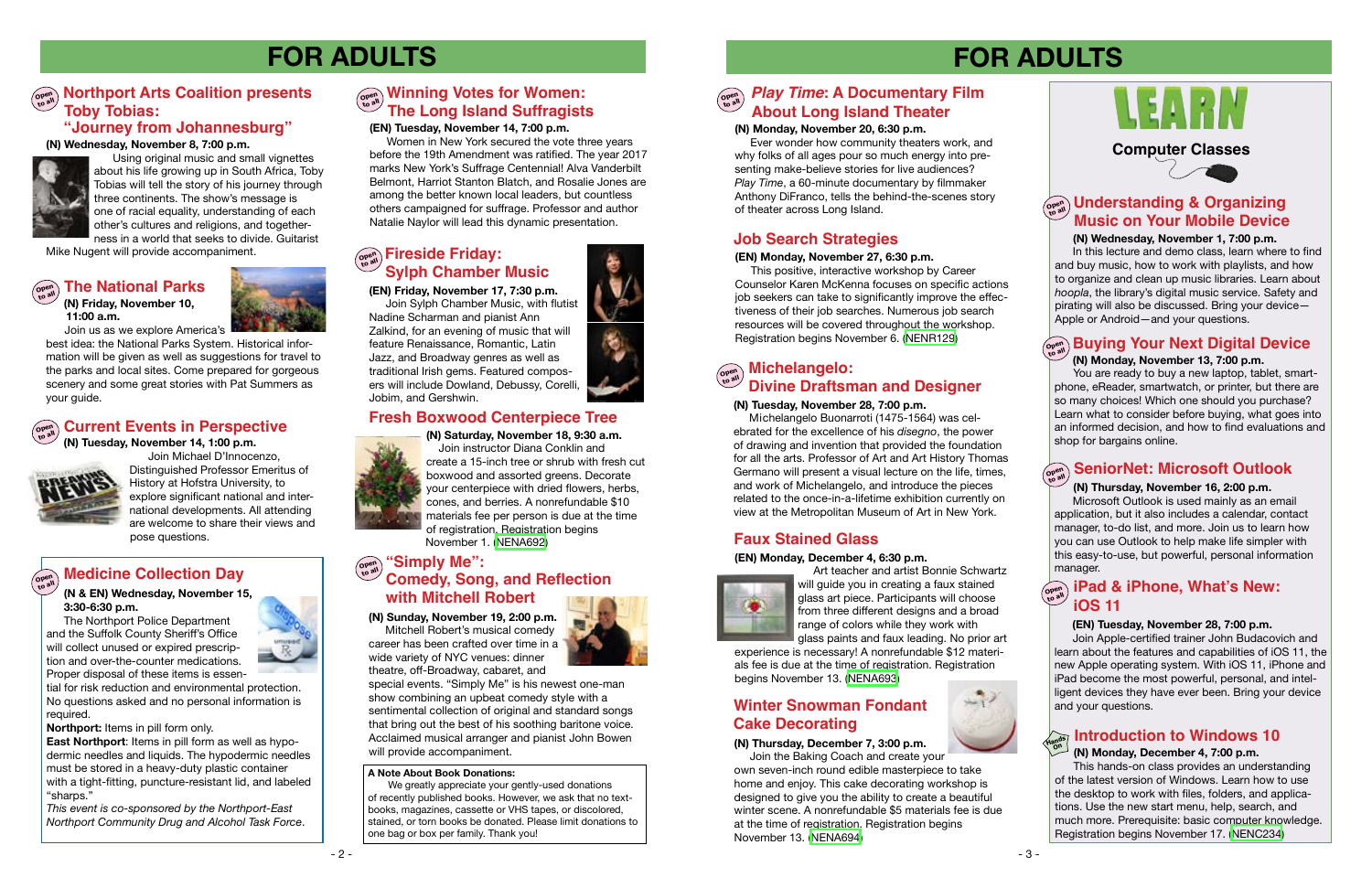# **FOR TEENS**

#### **Registration for the following Teen Programs begins November 1.**

#### **(N) Friday, November 10, 7:00-8:30 p.m.**

 Come join our new monthly Friday night teen program where we try different snacks and drinks from around the world! This month we will explore the culinary treats of Japan! [\(NENY191](http://alpha1.suffolk.lib.ny.us/record%3Dg1076548~S43))

# **Snack Around the World: Japan**

 **(EN) Tuesday, November 7, 3:30-5:00 p.m. (N) Tuesday, November 14, 3:30-5:00 p.m.** Chill out after school and decorate a travel mug with Sharpie markers!

**(N) Friday, November 17, 7:00-8:30 p.m.**

# **Sharpie Club drop in**

 Hadoken! Join your friends in this PlayStation 4 Street Fighter V competition. Prizes will be awarded to the top three players. [\(NENY195\)](http://alpha1.suffolk.lib.ny.us/record%3Dg1076551~S43)

# **Street Fighter V Competition**

- 4 -

#### *The Big Sick* **Fridays, (N) November 17, and (EN) November 24, 2:00 p.m.**

Pakistan-born comedian Kumail Nanjiani and grad student Emily Gardner fall in love but struggle as their cultures clash. When Emily contracts a mysterious illness, Kumail finds himself facing her feisty parents, his family's expectations, and his true feelings. Rated R. 120 minutes.

**(N) Thursday, November 2, 7:00 p.m.**  Our nonfiction group will discuss *Famous Nathan: A Family Saga of Coney Island, the American Dream, and the Search for the Perfect Hot Dog* by Lloyd Handwerker.

# **Friday Movies**



#### *Wonder Woman* **Fridays, (N) November 3, and (EN) November 10, 2:00 p.m.**

When a pilot crashes and tells of conflict in the outside world, Diana, an Amazonian warrior in training, leaves home to fight a war, discovering her full powers and true destiny. Rated PG-13. 141 minutes



*Closed captioning will be displayed.*

# **FOR ADULTS**

 **(N) Wednesday, November 15, 6:30 p.m.** Join Cinema Arts Centre co-director Dylan Skolnick to discuss *The Beguiled.* The unexpected arrival of a wounded Union soldier at a girls' school in Virginia during the American Civil War leads to jealousy and betrayal. Rated R. 93 minutes.

# **Open to all Cinema at the Library**



**(N) Monday, November 27, 7:00 p.m.** The group will discuss *The Museum of Extraordinary Things* by Alice Hoffman.

**(N) Thursday, November 9, 2:00 p.m.** The group will discuss *The Rent Collector* by Camron Wright.

*Copies of the discussion books are available at the Northport Library Circulation Desk.* 

### **Truth Be Told**

## **Novel Ideas**

# **Page Turners**

**(EN) Tuesdays, November 28, December 5, 12, 7:00 p.m.** 

Meet new friends and practice your English language conversation skills in a relaxed and friendly environment. Registration is underway. [\(NENR127](http://alpha1.suffolk.lib.ny.us/record%3Dg1075550~S43))

 **(EN) Friday, November 17, 7:00 p.m.** 

# **Let's Talk: English Conversation**

This informal reading group is designed for emergent adult literacy and intermediate English language learners. Pick up this month's reading selection at the East Northport Circulation Desk.

# **Open to all Quick Reads**

# **Short Story Central**

**(N) Tuesday, November 7, 7:00 p.m.** Selections from *Eveningland* by Michael Knight can be picked up at the Circulation Desk in the Northport building.



 **(N) 9:30-10:30 a.m., and (EN) 11:00 a.m.-12:00 p.m.**  A nurse from Visiting Nurse Service is available to provide a free blood pressure check.

Start your week off right with the new teen book club! We will be reading realistic teen novels followed by a discussion. Our first read is *Between Shades of Gray* by Ruta Sepetys. Refreshments will be served. Please call the Northport Teen Center to register and request a copy of the book, 631-261-6930, extension 358. ([NENY199\)](http://alpha1.suffolk.lib.ny.us/record%3Dg1076792~S43)

# **Blood Pressure Check**

#### **(N) Wednesday, November 8, 7:00-8:00 p.m.**

 Our philosophy club is a great opportunity for teens to delve into life's big questions in an enthusiastic atmosphere of free thinking, energetic exchange, and unique perspectives. Food for thought (refreshments) will be served. Newcomers are always welcome. [\(NENY190](http://alpha1.suffolk.lib.ny.us/record%3Dg1076546~S43))

# **Socrates Café**

### *Open to students in grades 8-12*

**(N) Friday, November 10, 7:30-8:45 p.m.**

 Do you love to write? Join fellow writers to discuss your ideas and get feedback on your work. New members are welcome. [\(NENY197](http://alpha1.suffolk.lib.ny.us/record%3Dg1076556~S43))

## **Teen Writers Workshop**

#### **(N) Tuesday, November 14, 7:00-8:00 p.m.** Learn how to make fun and easy dishes

from around the world! This fall we will make West African jollof rice while we explore Africa's exotic food and animals, landscape, culture, and music. Bring your appetite and sense of adventure. [\(NENY192](http://alpha1.suffolk.lib.ny.us/record%3Dg1076549~S43))

# **International Cooking**

**(EN) Monday, November 6, 7:00-8:00 p.m.** Help write holiday greetings to our troops overseas. ([NENY186](http://alpha1.suffolk.lib.ny.us/record%3Dg1076554~S43))

#### **(N) Thursday, November 9, 6:45-8:00 p.m.**

 Earn volunteer credit and help children learn how to play chess. A basic knowledge of the game is required for all volunteers. ([NENY188](http://alpha1.suffolk.lib.ny.us/record%3Dg1076557~S43))

# **Teen Advisory Board: Letters to the Troops**



### **Chess Club Volunteers**

**(EN) Friday, November 10, 10:45 a.m.-12:15 p.m.** Have fun assisting children with activities celebrating Max and Ruby. ([NENY189\)](http://alpha1.suffolk.lib.ny.us/record%3Dg1076558~S43)





## **Max and Ruby Party Volunteers**





# **Open to all Literacy in Action**

 **(EN) Monday, December 4, 2:00 p.m.**

 Are you a Literacy Suffolk Volunteer? Connect with other volunteers who provide literacy services in our community and share techniques and practices that can help your literacy student succeed. Learn about materials in the Adult Learners collection as well as useful electronic databases and free online resources available to basic literacy and English language learners.

#### **(EN) Wednesday, November 8, 10:00 a.m.-12:00 p.m.** [\(NENA695](http://alpha1.suffolk.lib.ny.us/record%3Dg1077243~S43))

**(N) Tuesday, November 21,**

 **9:30-11:30 a.m.** [\(NENA696\)](http://alpha1.suffolk.lib.ny.us/record%3Dg1077244~S43)

A volunteer from the Health Insurance Information, Counseling, and Assistance Program (HIICAP) will answer questions one-on-one about Medicare and supplementary insurance by appointment. Registration begins November 1.

# **Medicare Counseling**

*Open to students in grades 8-12 (13 years and older) Please choose one date and one 20-minute session:*

**(N) Wednesday, November 15** ([NENY193\)](http://alpha1.suffolk.lib.ny.us/record%3Dg1076793~S43)

**(N) Wednesday, November 29** ([NENY194\)](http://alpha1.suffolk.lib.ny.us/record%3Dg1076793~S43)

**6:00, 6:30, 7:00, or 7:30 p.m.**

 Come experience PlayStation virtual reality and try the stunningly beautiful Eagle Flight game that features a first person perspective of an eagle flying over Paris!

# **Intro to Virtual Reality: Eagle Flight**

*Open to students in grades 6-9* **(N) Monday, November 20, 7:00-8:00 p.m.**

### **Monday Madness Book Club**

#### **(N) Wednesday, November 29, 7:00-8:00 p.m.**

 Do you need help paying for college? A representative from Project Excel, a Huntington youth agency, will explain the different types of financial aid and give tips on completing the application. Registration for individual assistance will be held at the end of this program. Parents are encouraged to attend. [\(NENY196](http://alpha1.suffolk.lib.ny.us/record%3Dg1076552~S43))



## **FAFSA Information Workshop**

#### **(N) Thursday, November 16, 7:00 p.m.**

 Join college finance consultant Andy Lockwood for an informative and entertaining seminar on the best-kept secrets for securing the ideal financial aid package. This program is geared towards families who think they do not qualify for financial aid. ([NENY198\)](http://alpha1.suffolk.lib.ny.us/record%3Dg1076553~S43)

# **How to Pay Wholesale for College**

**Registration for the following Teen Volunteer Opportunities begins November 1.** *Open to students in grades 7-12.* You may choose one Volunteer Opportunity in addition to Teen Advisory Board.

**(EN) Tuesday, November 7, 2:45-4:00 p.m.** Volunteers will assist children in grades 1-5 with Lego projects. [\(NENY187\)](http://alpha1.suffolk.lib.ny.us/record%3Dg1076555~S43)







# **Legos Volunteers**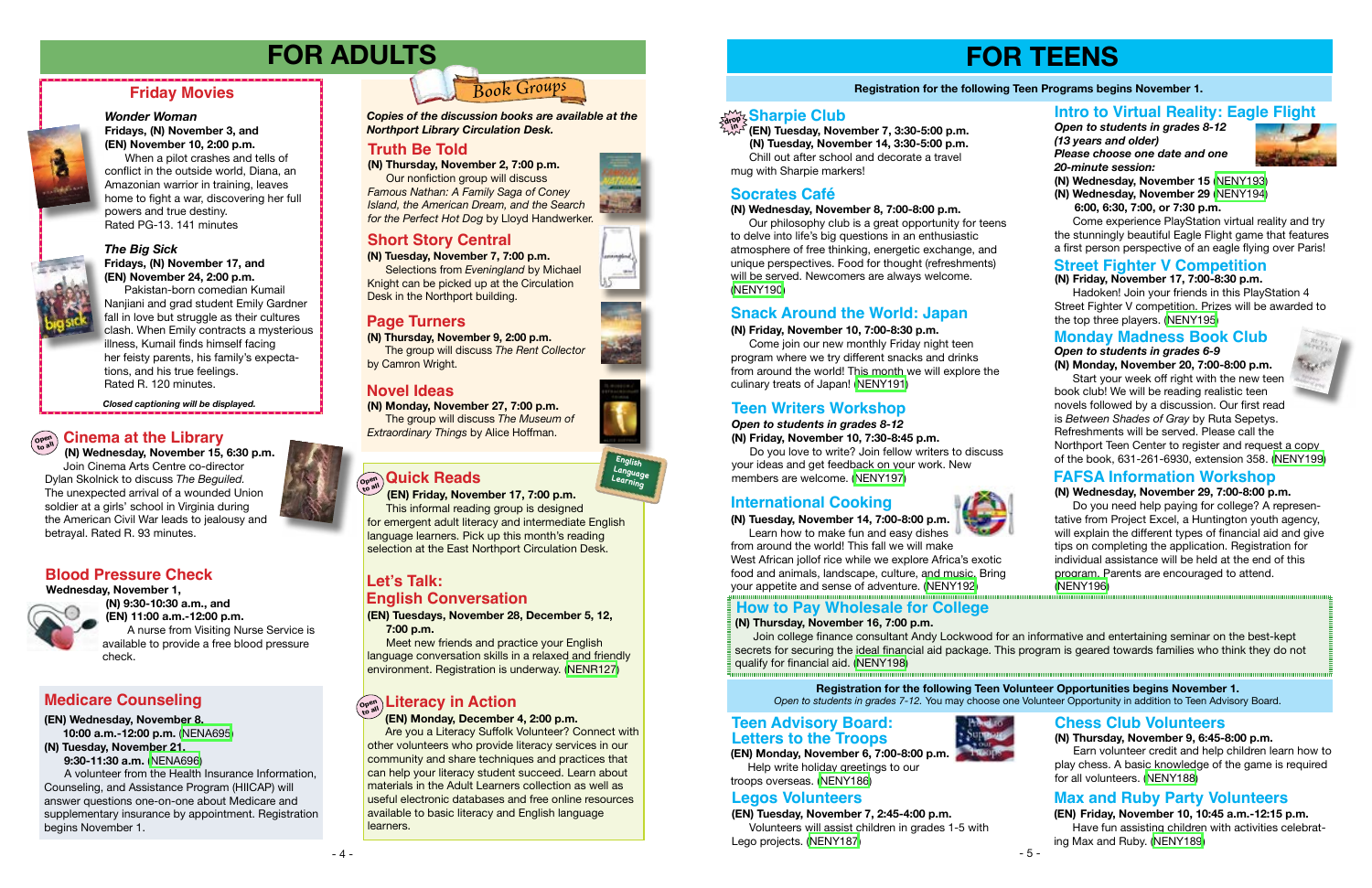





**(N) Tuesdays, November 14, 21, 28, 10:00 a.m.** 

*Children 2-5 years with adult; siblings welcome*

You and your child will enjoy fun and educational activities designed to encourage early reading, math, and social readiness skills, and also create a craft. (60 min.) ([NENJ309](http://alpha1.suffolk.lib.ny.us/record%3Dg1077022~S43))

# **(EN) Mondays, November 13, 20, 27,**

 **10:00 a.m.** ([NENJ307](http://alpha1.suffolk.lib.ny.us/record%3Dg1077010~S43)) **or 11:00 a.m.** ([NENJ308](http://alpha1.suffolk.lib.ny.us/record%3Dg1077011~S43)) *Children 1-3 years with adult; siblings welcome*

### **Sing and Play Programs for families**

 Sing songs and rhymes while using scarves, bells, balls, and hoops that engage children with music and physical activity to reinforce early literacy skills and foster a love of language. (30 min.)

# **FOR CHILDREN**

**Registration for the following Road to Reading series programs begins November 2. (***One series program per child please***)** 

# **Time for Tots**

**Independent program**

**(EN) Tuesdays, November 14, 21, 28, December 5, 1:00 p.m.**

*Children 4-5 years; independent*

Children listen to stories, sing songs and rhymes that increase vocabulary and letter knowledge, and participate in hands-on activities to recreate the narrative elements of the stories. (40 min.) [\(NENJ310\)](http://alpha1.suffolk.lib.ny.us/record%3Dg1077006~S43)

# **Preschool Storytime**

# **Tie-Dye Mice**

# **(N) Thursday, December 7, 4:00 p.m.**

*Children in grades K-2*

The club meets monthly through January 2018 when an election will be held to determine which book the members think is the best of the year. This month we will be considering *Wishtree* by Newbery Award winning author Katherine Applegate. Please

 Kids will enjoy applying color burst paint that creates a tie-dye effect without the mess. Each participant will design his or her very own 16-inch stuffed mouse inspired by the classic book *Mouse Paint* by Ellen Stoll Walsh. (45 min.) Registration begins November 18. [\(NENJ323\)](http://alpha1.suffolk.lib.ny.us/record%3Dg1075783~S43)



Dance, drum, sing, and move in a musical adventure! This upbeat, interactive program led by music educator Jack Licitra will allow children to experience music as an outlet for energy and creativity. (60 min.) Registration is underway. ([NENJ301](http://alpha1.suffolk.lib.ny.us/record%3Dg1075518~S43))

 **(N & EN) Fridays, November 3, 17, 10:00 a.m.** *Children birth-5 years with adult; siblings welcome* Stop by for this drop-in storytime. We will read stories, sing songs, share rhymes and fingerplays, and have fun in this interactive program for families. (30 min.)

#### **drop in Books a Poppin'**

# **FOR CHILDREN**

**(N) Tuesday, November 7, 10:00 a.m.** *Suggested for children 6 years and up with adult; sibling welcome*

> **drop in (N) Tuesday, November 28, 7:00 p.m.** *Children in grades 4 and up*

 A mysterious map sets Smurfette and her friends Brainy, Clumsy, and Hefty on an exciting race through the Forbidden Forest, leading to the discovery of the biggest secret in Smurf history. Come dressed in your favorite smurfy blue shirt! Rated PG. (90 min.)

# **Newbery Club**

*Children 3-6 years with adult; siblings welcome* Participate with your child in a storytime followed

# **Family Movie:**<br> **in** <u>*i*n *i***n**</sub></u> *Smurfs: The Lost Village*

contact the Library to reserve a copy of the book. New members are always welcome. (60 min.)

### **Sensory Rhythms**

#### **(N) Saturday, November 4, 3:00 p.m.**

*Children in grades K-2 with adult; siblings welcome*

 **(N) Friday, November 3, 7:00 p.m.** *Children 1-4 years with adult; siblings welcome*

Playing with blocks helps children develop problem-solving skills, sharpens creativity and cooperation, and lets their imaginations run wild. Come have fun building with our unique variety of building materials. (45 min.)

# **drop in Block Party!**

 **(EN) Tuesday, November 7, 7:00 p.m.** *Children birth-5 years with adult; siblings welcome*

# **Pajama Storytime drop in**

 Get your body moving in this evening family storytime. Enjoy action rhymes and songs as well as stories! (30 min.)

 **(EN) Tuesday, November 7, 3:00 p.m.**  *Children in grades 1-5*  Use the Library's Legos to build your

#### **Anything Goes Legos drop**

own creation that will go on display in the Children's Room. (45 min.)



### **(N) Thursday, November 9, 7:00 p.m.**

*Children in grades 3-6*

#### **Chess Club drop in**

 Chess teaches children foresight, helps to expand self-confidence, and sharpens their ability to focus. All skill levels are welcome, but a basic knowledge of the game is required.

(45 min.)

### **Paws to Read**

**(N) Wednesday, November 15, 6:30, 6:45, 7:00, or 7:15 p.m.** *Children in grades 1-5*

 Hot diggity dog! Fetch a good book and sign up for a 15-minute reading session with a certified therapy dog. Registration begins November 2. ([NENJ320](http://alpha1.suffolk.lib.ny.us/record%3Dg1075267~S43))



# **Sensory Fun**

**(N) Friday, November 24, 3:00 p.m.**

by a hands-on experience designed to stimulate the senses. (45 min.) Registration begins November 2. [\(NENJ321\)](http://alpha1.suffolk.lib.ny.us/record%3Dg1074896~S43)

# **drop in Max and Ruby Party**

 **(EN) Friday, November 10, 11:00 a.m.**

*Children 3-7 years with adult; siblings welcome*



Celebrate the 20th Anniversary of our special Rosemary Wells collection with crafts and games about your favorite bunny siblings. (60 min.)



#### **(N) Saturday, November 25, 2:00 p.m.**



# **presents:** *Willy Wonka* **Plaza Theatrical Productions**

 *Children in grades K-5; adults and siblings welcome* The whole family will enjoy this fully staged musical production of the Roald Dahl children's classic *Charlie and the Chocolate Factory*. (75 min.) Registration begins November 2. [\(NENJ322\)](http://alpha1.suffolk.lib.ny.us/record%3Dg1076706~S43)

> A craft packet to make and enjoy at home for Thanksgiving will be available in the Children's Room beginning November 6.

## **Paint and Paw**

**(N) Saturday, December 9, 11:00 a.m.** *Children in grades 1-5*

 Unleash your inner artist with Dagger DogVinci, the painting dog. Watch Dagger create a painting in his signature style, then paint a canvas of your own to take home. Dagger is a certified therapy dog with Therapy Dogs International.



(60 min.) Registration begins November 18. [\(NENJ324\)](http://alpha1.suffolk.lib.ny.us/record%3Dg1075736~S43)

# **Letters to Veterans**



Decorative stationery will be available in the Children's Room throughout<br>the month for kids to draw pictures or write the month for kids to draw pictures or write letters to honor our troops. The Library will deliver all written messages directly to active duty service personnel.